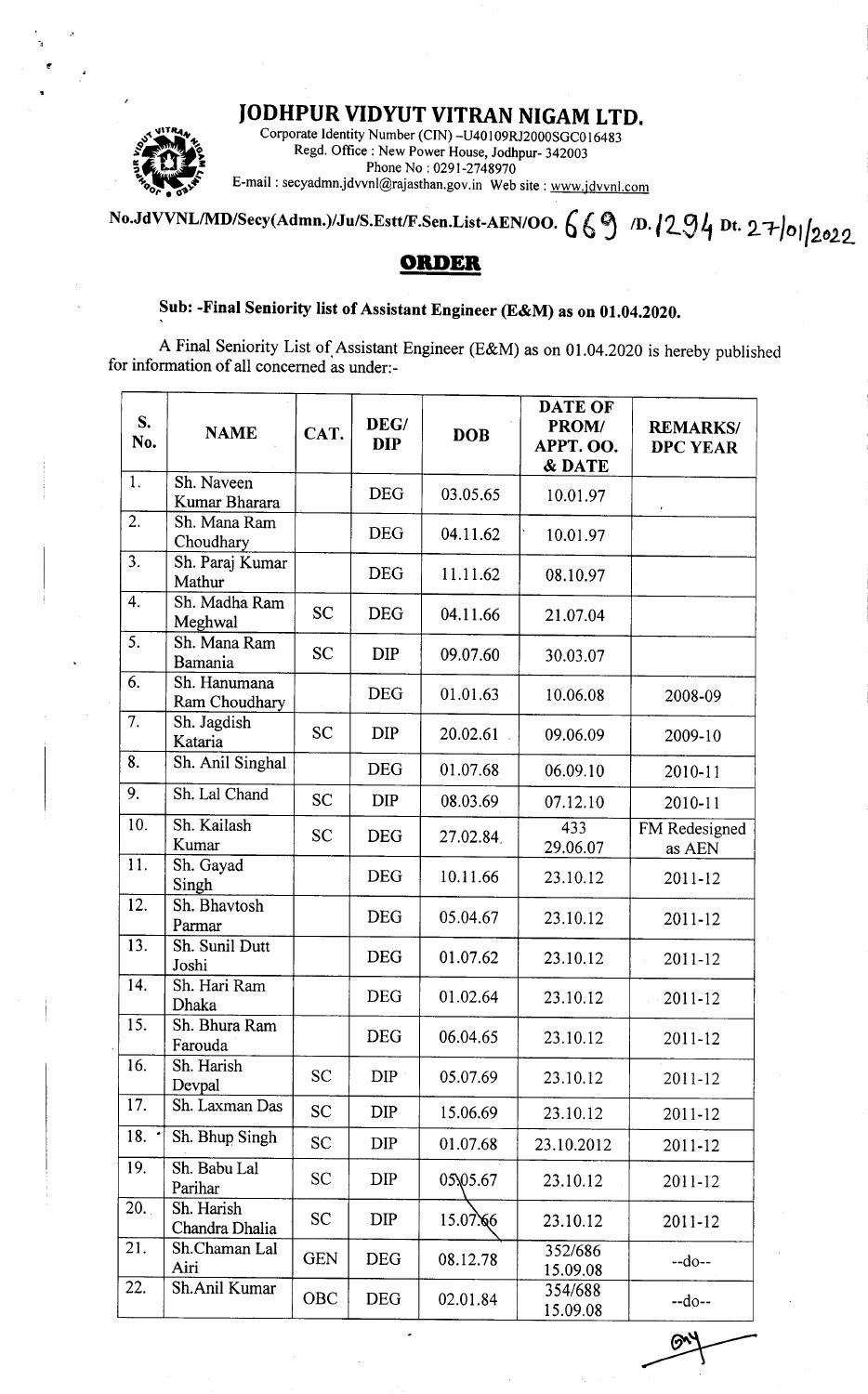| S.<br>No. | <b>NAME</b>                       | CAT.       | DEG/<br><b>DIP</b> | <b>DOB</b> | <b>DATE OF</b><br>PROM/<br>APPT. OO.<br>& DATE | <b>REMARKS/</b><br><b>DPC YEAR</b> |
|-----------|-----------------------------------|------------|--------------------|------------|------------------------------------------------|------------------------------------|
| 23.       | Sh.Vishnu<br>Methi                | <b>GEN</b> | <b>DEG</b>         | 10.10.86   | 358/692<br>15.09.08                            | $-do-$                             |
| 24.       | Sh.Mukesh<br>Kumar                | <b>GEN</b> | <b>DEG</b>         | 23.01.84   | 362/696<br>15.09.08                            | $-do-$                             |
| 25.       | Sh.Manmohan<br>Singh<br>Shekhawat | <b>GEN</b> | <b>DEG</b>         | 30.12.86   | 363/687<br>15.09.08                            | $-do-$                             |
| 26.       | Ms.Neha<br>Manglik                | <b>GEN</b> | <b>DEG</b>         | 26.10.85   | 364/698<br>15.09.08                            | $-do-$                             |
| 27.       | Sh.Prabha<br>Singh                | <b>GEN</b> | <b>DEG</b>         | 05.09.84   | 365/699<br>15.09.08                            | $-do-$                             |
| 28.       | Sh.Rubina Khan                    | <b>OBC</b> | <b>DEG</b>         | 29.12.84   | 366/700<br>15.09.08                            | $-do-$                             |
| 29.       | Sh.Madan<br>Gopal                 | OBC        | <b>DEG</b>         | 14.07.84   | 369/703<br>15.09.08                            | $-do-$                             |
| 30.       | Sh.Tariq                          | <b>GEN</b> | <b>DEG</b>         | 01.07.80   | 370/704<br>15.09.08                            | $-do-$                             |
| 31.       | Sh.Digvijay<br>Singh Sisodia      | <b>GEN</b> | <b>DEG</b>         | 03.12.84   | 1124<br>30.12.08                               | $-do-$                             |
| 32.       | Ms.Ruchi<br><b>Bhansali</b>       | <b>GEN</b> | <b>DEG</b>         | 26.12.84   | 1126<br>30.12.08                               | $-do-$                             |
| 33.       | Sh.Mahesh<br>Didwaniya            | OBC        | <b>DEG</b>         | 07.04.85   | 1127<br>30.12.08                               | $-do-$                             |
| 34.       | Sh. Vishram Lal<br>Saini          | OBC        | <b>DEG</b>         | 14.10.82   | 1128<br>30.12.08                               | $-do-$                             |
| 35.       | Sh.Manoj<br>Kumar Deora           | <b>SC</b>  | <b>DEG</b>         | 22.01.83   | 648<br>15.08.09                                | $-do-$                             |
| 36.       | Sh. Ashok<br>Kumar Trivedi        |            | <b>DEG</b>         | 01.07.65   | 23.10.12                                       | 2012-13                            |
| 37.       | Sh. Alpu Ram<br>Choudhary         |            | <b>DEG</b>         | 01.05.71   | 23.10.12                                       | 2012-13                            |
| 38.       | Sh. Kulveer<br>Singh Sandhu       |            | <b>DEG</b>         | 27.10.62   | 23.10.12                                       | 2012-13                            |
| 39.       | Sh. Raj Kumar<br>Soni             | <b>OBC</b> | <b>DEG</b>         | 01.03.69   | 23.10.12                                       | 2012-13                            |
| 40.       | Sh. Bhupendra<br>Bohra            |            | <b>DEG</b>         | 30.09.69   | 23.10.12                                       | 2012-13                            |
| 41.       | Sh. Bhupendra<br>Singh            | <b>OBC</b> | <b>DEG</b>         | 21.05.71   | 23.10.12                                       | 2012-13                            |
| 42.       | Sh. Manish<br>Mathur              |            | <b>DEG</b>         | 17.10.69   | 23.10.12                                       | 2012-13                            |
| 43.       | Sh. Arvind<br>Kumar Gadhwal       |            | <b>DEG</b>         | 03.05.68   | 23.10.12                                       | 2012-13                            |
| 44.       | Sh. Bhanwar Lal<br>Choudhary      |            | <b>DIP</b>         | 05.06.60   | 23.10.12                                       | 2012-13                            |
| 45.       | Sh. Harbans Lal<br>Arora          |            | <b>DIP</b>         | 10.07.60   | $-23.10.12$                                    | 2012-13                            |
| 46.       | Sh. Abdul<br>Kalam                |            | <b>DIP</b>         | 15.06.61   | 23.10.12                                       | 2012-13                            |
| 47.       | Sh. Lal Singh<br>Shekhawat        |            | <b>DIP</b>         | 24.03.63   | 23.10.12                                       | 2012-13                            |
| 48.       | Sh. Desh<br>Deepak                |            | <b>DIP</b>         | 22.09.60   | 23.10.12                                       | 2012-13                            |
| 49.       | Sh. Devanand<br>Dhankani          |            | <b>DIP</b>         | 17.08.61   | 23.10.12                                       | 2012-13                            |
| 50.       | Sh. Bhagirath<br>Singh Senkhu     |            | <b>DEG</b>         | 05.08.67   | 03.09.13                                       | 2013-14                            |

 $\mathbb{R}^2$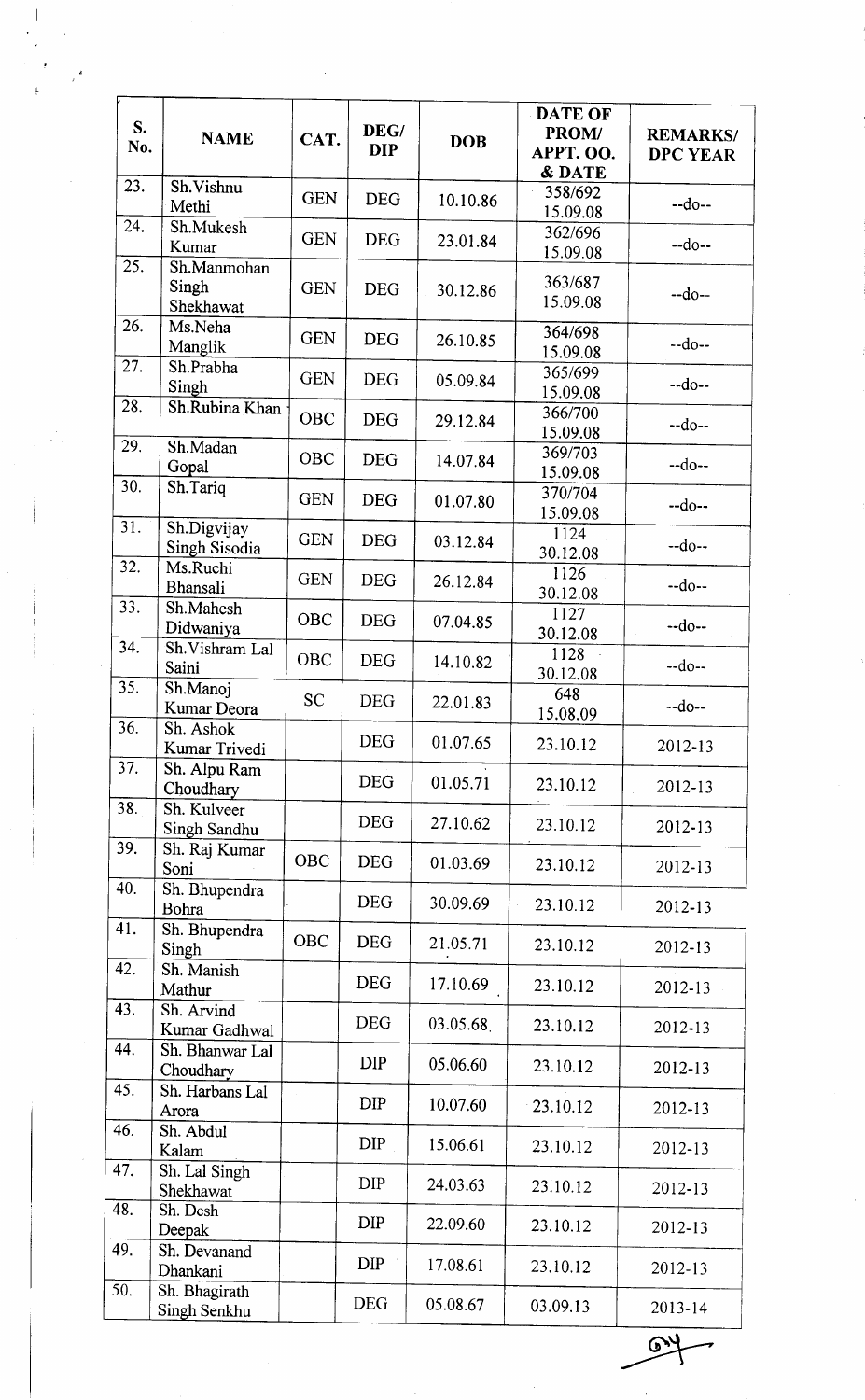| S.<br>No.         | <b>NAME</b>                        | CAT.      | DEG/<br><b>DIP</b> | <b>DOB</b> | <b>DATE OF</b><br>PROM/<br>APPT. OO.<br>& DATE | <b>REMARKS/</b><br><b>DPC YEAR</b> |
|-------------------|------------------------------------|-----------|--------------------|------------|------------------------------------------------|------------------------------------|
| 51.               | Sh. Dinesh<br>Mathur               |           | <b>DEG</b>         | 12.06.66   | 03.09.13                                       | $2013 - 14$                        |
| 52.               | Sh. Manoj<br>Kumar Goyal           |           | <b>DEG</b>         | 29.08.70   | 03.09.13                                       | $2013 - 14$                        |
| 53.               | Sh. Sita Ram                       |           | <b>DEG</b>         | 08.01.69   | 03.09.13                                       | 2013-14                            |
| 54.               | Sh. Pabu Ram<br>Siyag              |           | <b>DEG</b>         | 01.07.71   | 03.09.13                                       | 2013-14                            |
| $\overline{55}$ . | Sh. Nimba Ram                      |           | <b>DEG</b>         | 12.01.68   | 03.09.13                                       | 2013-14                            |
| 56.               | Sh. Shakti<br><b>Singh Rathore</b> |           | <b>DEG</b>         | 02.10.72   | 03.09.13                                       | $2013 - 14$                        |
| 57.               | Sh. Shazad<br>Khan                 |           | <b>DEG</b>         | 15.10.65   | 03.09.13                                       | 2013-14                            |
| 58.               | Sh. Girdhari Lal<br>Jat            |           | <b>DEG</b>         | 10.03.67   | 03.09.13                                       | 2013-14                            |
| 59.<br>60.        | Sh. Narayan Lal<br>Suthar          |           | <b>DEG</b>         | 01.07.67   | 03.09.13                                       | 2013-14                            |
| 61.               | Sh. Mahesh<br>Kumar Bohra          |           | <b>DEG</b>         | 01.07.71   | 03.09.13                                       | 2013-14                            |
|                   | Sh. Sanjay<br>Kumar Mangal         |           | <b>DEG</b>         | 02.10.69   | 03.09.13                                       | 2013-14                            |
| 62.               | Sh. Man Singh                      | <b>SC</b> | <b>DEG</b>         | 01.07.67   | 03.09.13                                       | 2013-14                            |
| 63.               | Sh. Mahesh<br>Kumar Bhati          | <b>SC</b> | <b>DEG</b>         | 18.05.81   | 03.09.13                                       | $2013 - 14$                        |
| 64.               | Sh. Anil Kumar<br><b>Barwar</b>    | <b>SC</b> | <b>DEG</b>         | 10.08.78   | 03.09.13                                       | 2013-14                            |
| 65.               | Sh. Ajay Kumar<br>Tundwal          | <b>SC</b> | <b>DEG</b>         | 02.08.79   | 03.09.13                                       | 2013-14                            |
| 66.               | Sh. Ramesh<br>Kumar Megwal         | <b>SC</b> | <b>DEG</b>         | 25.02.82   | 03.09.13                                       | 2013-14                            |
| 67.               | Sh. Mahendra<br>Kumar Meena        | <b>ST</b> | <b>DEG</b>         | 05.12.81   | 03.09.13                                       | 2013-14                            |
| 68.               | Sh. Prakash<br>Chand Meena         | <b>ST</b> | <b>DEG</b>         | 11.11.82   | 03.09.13                                       | 2013-14                            |
| 69.               | Sh. Vijay Singh<br>Meena           | <b>ST</b> | <b>DEG</b>         | 02.10.83   | 03.09.13                                       | 2013-14                            |
| 70.               | Sh. Ashok<br>Kumar Meena           | <b>ST</b> | <b>DEG</b>         | 11.03.82   | 03.09.13                                       | 2013-14                            |
| 71.               | Sh. Rishikesh<br>Meena             | <b>ST</b> | <b>DEG</b>         | 20.06.85   | 03.09.13                                       | 2013-14                            |
| 72.               | Sh. Vijay Singh<br>Meena           | <b>ST</b> | <b>DEG</b>         | 01.07.84   | 03.09.13                                       | 2013-14                            |
| 73.               | Sh. Rajesh<br>Prasad Meena         | <b>ST</b> | <b>DEG</b>         | 25.12.84   | 03.09.13                                       | $2013 - 14$                        |
| 74.               | Sh. Shiv Ram<br>Meena              | <b>ST</b> | <b>DEG</b>         | 10.07.86   | 03.09.13                                       | $2013 - 14$                        |
| 75.               | Sh. Sanjay<br>Meena                | <b>ST</b> | <b>DEG</b>         | 12.11.83   | 03.09.13                                       | 2013-14                            |
| 76.               | Sh. Madan Lal<br>Sharma            |           | <b>DIP</b>         | 29.07.61   | 03.09.13                                       | 2013-14                            |
| 77.               | Sh. Bhaga Ram<br>Pediwal           |           | <b>DEG</b>         | 26.05.68   | 01.10.13                                       | 2013-14                            |
| 78.               | Sh. Jaipal Singh<br>Choudhary      |           | <b>DEG</b>         | 10.05.70   | 01.10.13                                       | 2013-14                            |

 $\mathbb{R}^4$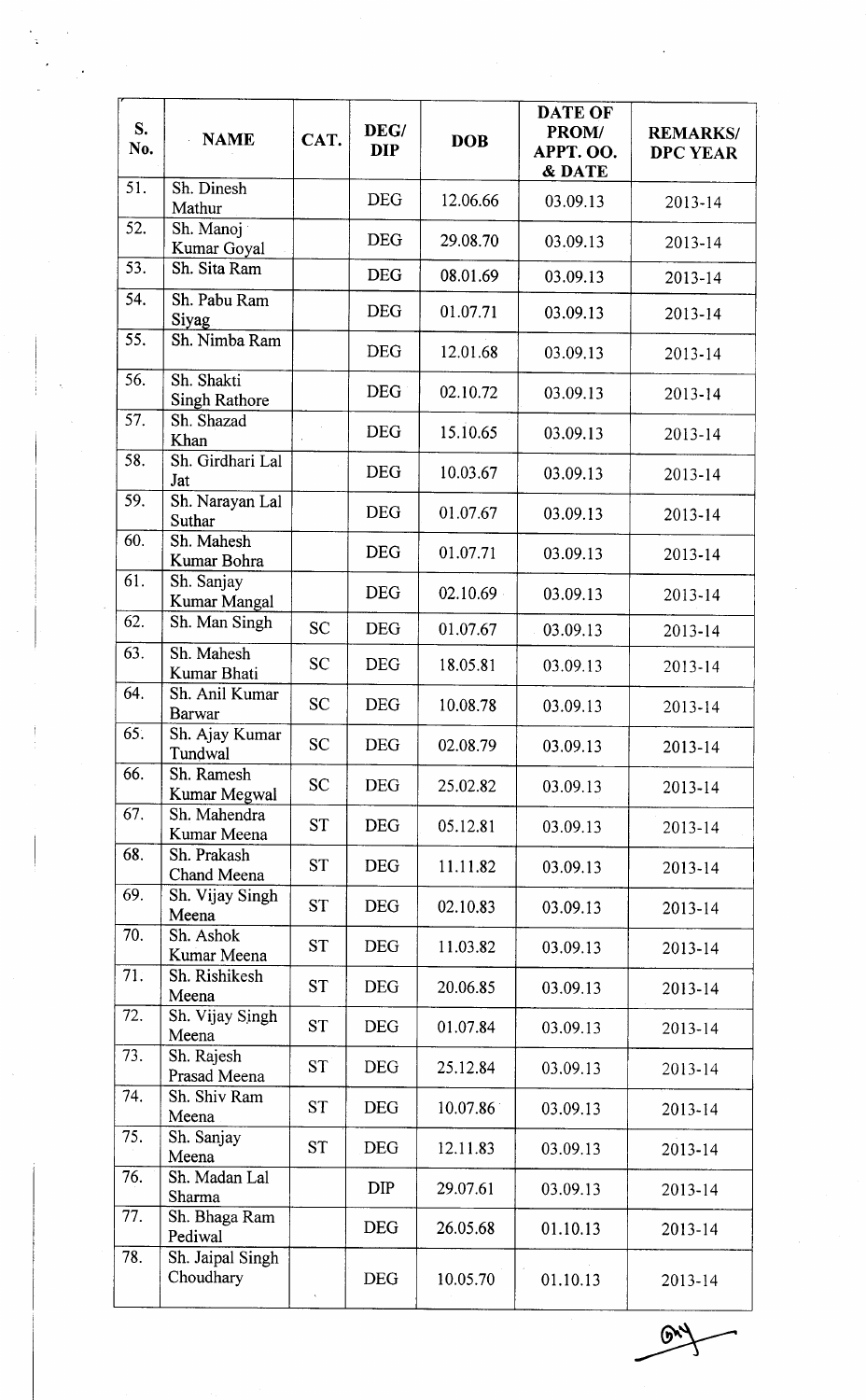| $S_{\bullet}$<br>No. | <b>NAME</b>                     | CAT.       | DEG/<br><b>DIP</b> | <b>DOB</b> | DATE OF<br>PROM/<br>APPT. OO.<br>& DATE | <b>REMARKS/</b><br><b>DPC YEAR</b> |
|----------------------|---------------------------------|------------|--------------------|------------|-----------------------------------------|------------------------------------|
| 79.                  | Sh. Jogendra<br>Singh           | <b>SC</b>  | <b>DEG</b>         | 20.10.83   | 01.10.13                                | 2013-14                            |
| 80.                  | Sh. Bhanwar<br>Ram Choudhary    |            | <b>DEG</b>         | 16.08.72   | 13.12.13                                | 2013-14                            |
| 81.                  | Sh. Radhey<br>Shyam Tak         |            | <b>DEG</b>         | 01.07.69   | 13.12.13                                | 2013-14                            |
| 82.                  | Sh. Suresh<br>Kumar Sethia      |            | <b>DEG</b>         | 10.04.72   | 13.12.13                                | 2013-14                            |
| 83.                  | Sh. Mahipal<br>Singh Parihar    |            | DEG                | 28.06.71   | 13.12.13                                | 2013-14                            |
| 84.                  | Sh. Arvind Jain                 |            | <b>DEG</b>         | 13.10.71   | $-13.12.13$                             | 2013-14                            |
| 85.                  | Sh. Sonam<br>Dutta              |            | <b>DEG</b>         | 06.10.69   | 22.08.14                                | 2014-15                            |
| 86.                  | Sh. Babu Lal<br>Sirvi           |            | <b>DEG</b>         | 01.01.70   | 22.08.14                                | 2014-15                            |
| 87.                  | Sh. Sunil<br>Choudhary          |            | <b>DEG</b>         | 24.08.69   | 22.08.14                                | 2014-15                            |
| 88.                  | Sh. Mohd.<br>Abrar Ahmed        | <b>OBC</b> | <b>DEG</b>         | 25.09.67   | 22.08.14                                | 2014-15                            |
| 89.                  | Sh. Chetan<br>Prakash Suthar    | <b>OBC</b> | <b>DEG</b>         | 01.07.66   | 22.08.14                                | 2014-15                            |
| 90.                  | Sh. Budha Ram<br>Vishnoi        |            | <b>DEG</b>         | 01.06.70   | 22.08.14                                | $2014 - 15$                        |
| 91.                  | Sh. Jawari Lal<br>Choudhary     |            | <b>DEG</b>         | 21.03.71   | 22.08.14                                | 2014-15                            |
| 92.                  | Sh. Satish<br>Chand Sharma      | OBC        | <b>DEG</b>         | 17.02.73   | 22.08.14                                | 2014-15                            |
| 93.                  | Sh. Girraj<br>Prasad Jajoriya   | <b>SC</b>  | <b>DEG</b>         | 01.07.73   | 22.08.14                                | 2014-15                            |
| 94.                  | Sh. Mohan Ram<br>Baral          | <b>SC</b>  | <b>DEG</b>         | 13.05.84   | 22.08.14                                | 2014-15                            |
| 95.                  | Sh. Manoj<br>Kumar<br>Tungariya | <b>SC</b>  | <b>DEG</b>         | 10.09.72   | 22.08.14                                | 2014-15                            |
| 96.                  | Sh.Gemra Ram<br>Garg            | <b>SC</b>  | <b>DEG</b>         | 22.02.80   | 22.08.14                                | 2014-15                            |
| 97.                  | Sh. Ajay Kumar<br>Singh         |            | <b>DEG</b>         | 20.09.71   | 01.09.14                                | 2014-15                            |
| 98.                  | Sh. Sunil Bohra                 |            | <b>DEG</b>         | 05.01.71   | 01.10.14                                | 2014-15                            |
| 99.                  | Sh. Virendra<br>Singh Kavia     | OBC        | <b>DEG</b>         | 08.12.73   | 01.10.14                                | 2014-15                            |
| 100.                 | Smt. Vandana<br>Purohit         |            | <b>DEG</b>         | 15.08.66   | 11.03.15                                | 2014-15                            |
| 101.                 | Sh. Pradeep<br>Bodana           | <b>SC</b>  | <b>DEG</b>         | 03.07.75   | 11.03.15                                | 2014-15                            |
| 102.                 | Sh. Shantanu<br>Kumar Singhal   |            | <b>DEG</b>         | 29.12.73   | 01.06.16                                | 2015-16                            |
| 103.                 | Sh. Rakesh<br>Kumar Sharma      |            | <b>DEG</b>         | 26.01.73   | 01.06.16                                | 2015-16                            |
| 104.                 | Sh. Manish<br>Sharma            |            | <b>DEG</b>         | 10.09.72   | 01.06.16                                | 2015-16                            |
| 105.                 | Sh. Mahendra<br>Kumar Ola       |            | <b>DEG</b>         | 15.01.70   | 01.06.16                                | 2015-16                            |

 $\widetilde{\mathbb{G}}$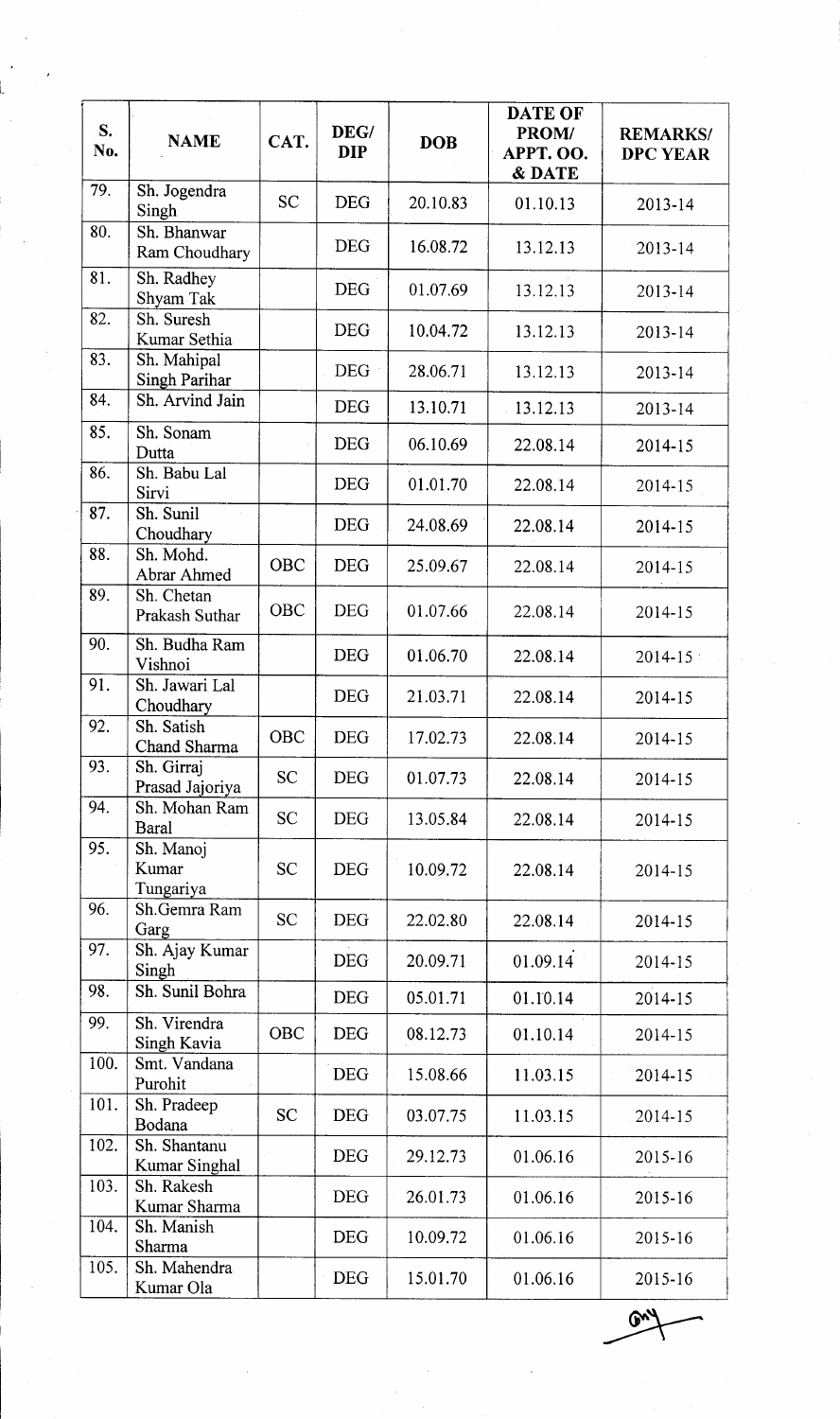| $S_{\cdot}$<br>No. | <b>NAME</b>                        | CAT.       | DEG/<br><b>DIP</b> | <b>DOB</b> | <b>DATE OF</b><br>PROM/<br>APPT. OO.<br>& DATE | <b>REMARKS/</b><br><b>DPC YEAR</b> |
|--------------------|------------------------------------|------------|--------------------|------------|------------------------------------------------|------------------------------------|
| 106.               | Sh. Rajendra<br>Singh<br>Shekhawat |            | <b>DEG</b>         | 31.05.74   | 01.06.16                                       | 2015-16                            |
| 107.               | Sh. Shaitan<br>Singh Sisodia       | OBC        | <b>DEG</b>         | 05.04.71   | 01.06.16                                       | 2015-16                            |
| 108.               | Sh. Inder Dan<br>Charan            |            | <b>DEG</b>         | 02.10.76   | 01.06.16                                       | 2015-16                            |
| 109.               | Smt. Veena<br>Pareek               |            | <b>DEG</b>         | 28.11.74   | 01.06.16                                       | 2015-16                            |
| 110.               | Sh. Sudhir<br>Kumar Sharma         | OBC        | <b>DEG</b>         | 28.10.75   | 01.06.16                                       | 2015-16                            |
| 111.               | Sh. Baldev<br>Singh                | OBC        | <b>DEG</b>         | 28.12.75   | 01.06.16                                       | 2015-16                            |
| 112.               | Sh. Pratapa<br>Ram                 |            | <b>DEG</b>         | 15.11.71   | 01.06.16                                       | 2015-16                            |
| 113.               | Sh. Bhawani<br>Singh<br>Shekhawat  |            | <b>DEG</b>         | 20.02.69   | 01.06.16                                       | 2015-16                            |
| 114.               | Sh. Pradeep<br>Kumar<br>Choudhary  |            | <b>DEG</b>         | 04.10.70   | 01.06.16                                       | 2015-16                            |
| 115.               | Sh. Poonma<br>Ram Vishnoi          |            | <b>DEG</b>         | 30.06.72   | 01.06.16                                       | 2015-16                            |
| 116.               | Sh. Laxman<br>Singh Gehlot         | <b>OBC</b> | <b>DEG</b>         | 07.06.70   | 01.06.16                                       | 2015-16                            |
| 117.               | Sh. Ugara Ram<br>Choudhary         |            | <b>DEG</b>         | 20.06.71   | 01.06.16                                       | 2015-16                            |
| 118.               | Sh. Vikash<br>Gupta                |            | <b>DEG</b>         | 02.10.81   | 01.06.16                                       | 2015-16                            |
| 119.               | Sh. Sanjay<br>Kumar Yadav          | OBC        | <b>DEG</b>         | 20.10.78   | 01.06.16                                       | 2015-16                            |
| 120.               | Sh. Sandeep<br>Dave                |            | <b>DEG</b>         | 23.09.80   | 01.06.16                                       | 2015-16                            |
| 121.               | Sh. Jitendra<br>Tomer              |            | <b>DEG</b>         | 04.02.82   | 01.06.16                                       | 2015-16                            |
| 122.               | Sh. Abdul<br>Majid                 |            | <b>DEG</b>         | 20.10.76   | 01.06.16                                       | 2015-16                            |
| 123.               | Sh. Ranjeet<br>Kumar               |            | <b>DEG</b>         | 08.07.79   | 01.06.16                                       | 2015-16                            |
| 124.               | Sh. Bharat<br>Kumar Deora          |            | <b>DEG</b>         | 30.06.81   | 01.06.16                                       | 2015-16                            |
| 125.               | Sh. Manish<br>Kalara               |            | <b>DEG</b>         | 02.11.80   | 01.06.16                                       | 2015-16                            |
| 126.               | Sh.Mukesh<br>Kumar                 | <b>SC</b>  | <b>DEG</b>         | 05.06.83   | 01.06.16                                       | 2015-16                            |
| 127.               | Sh. Arun<br>Kumar Bodana           | <b>SC</b>  | <b>DEG</b>         | 17.06.68   | 01.06.16                                       | 2015-16                            |
| 128.               | Sh. Ramesh<br>Barupal              | <b>SC</b>  | <b>DEG</b>         | 15.05.82   | 01.06.16                                       | 2015-16                            |
| 129.               | Sh. Sohan Lal                      | <b>SC</b>  | <b>DEG</b>         | 28.10.84   | 01.06.16                                       | 2015-16                            |
| 130.               | Sh. Pradeep<br>Kumar               | <b>SC</b>  | <b>DEG</b>         | 05.09.84   | 01.06.16                                       | 2015-16                            |
| 131.               | Sh. Kheta Ram<br>Panwar            | <b>SC</b>  | <b>DEG</b>         | 15.11.77   | 01.06.16                                       | 2015-16                            |

 $\overline{\mathcal{P}}$  $\mathcal{E}$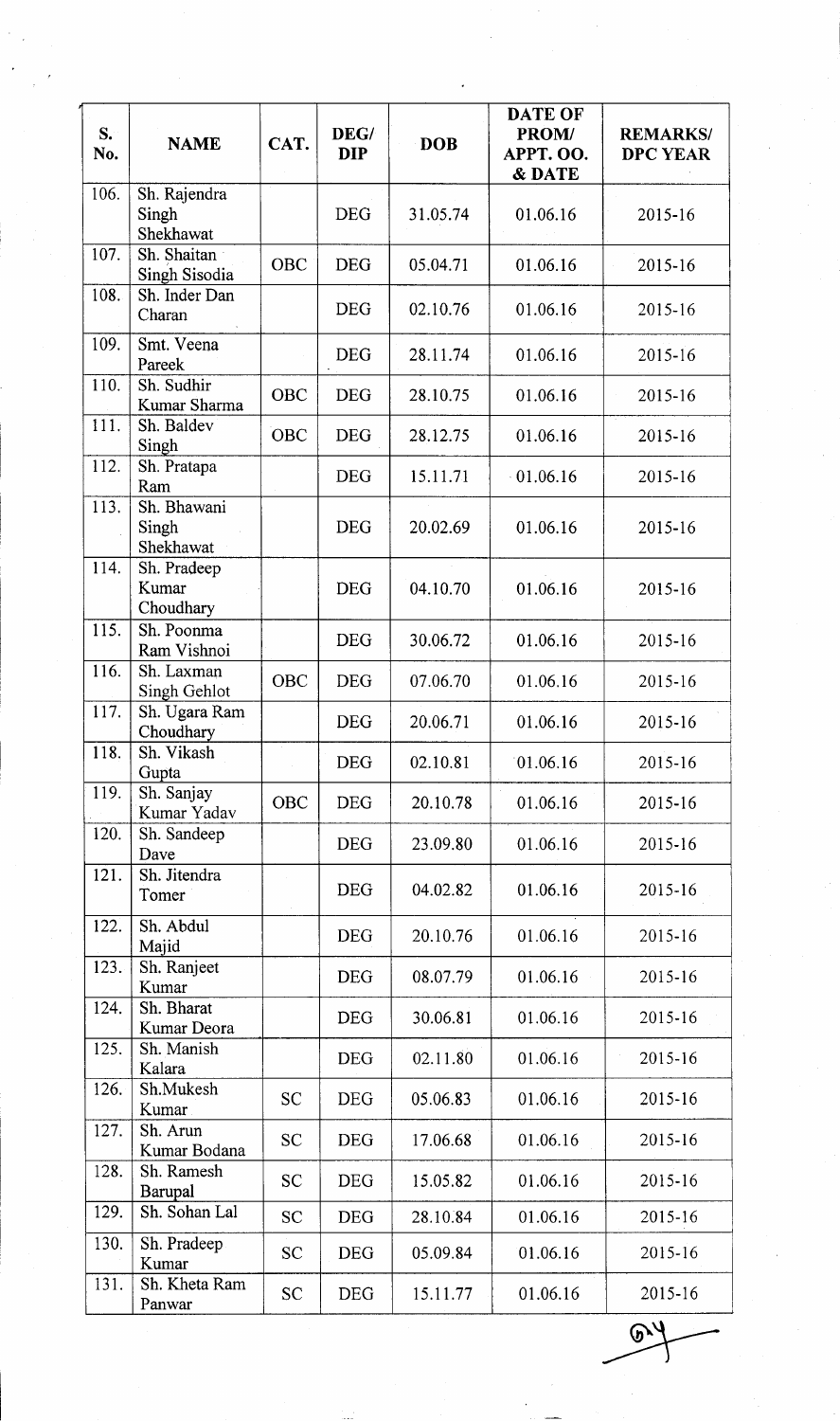| S.<br>No. | <b>NAME</b>                        | CAT.      | DEG/<br><b>DIP</b> | <b>DOB</b> | DATE OF<br>PROM/<br>APPT. OO.<br>& DATE   | <b>REMARKS/</b><br><b>DPC YEAR</b> |
|-----------|------------------------------------|-----------|--------------------|------------|-------------------------------------------|------------------------------------|
| 132.      | Sh.Deependra<br>Malhotra           | <b>SC</b> | <b>DEG</b>         | 20.06.84   | 01.06.16                                  | 2015-16                            |
| 133.      | Sh. Hemant<br>Kumar Aswani         | <b>SC</b> | <b>DEG</b>         | 01.07.84   | 01.06.16                                  | 2015-16                            |
| 134.      | Sh. Shashi Kant<br>Meena           | <b>ST</b> | <b>DEG</b>         | 24.06.85   | 01.06.16                                  | 2015-16                            |
| 135.      | Sh. Rajesh<br>Kumar Meena          | <b>ST</b> | <b>DEG</b>         | 07.10.85   | 01.06.16                                  | 2015-16                            |
| 136.      | Sh. Rajendra<br>Meena              | <b>ST</b> | <b>DEG</b>         | 23.10.86   | 01.06.16                                  | 2015-16                            |
| 137.      | Sh. Ram Singh<br>Meena             | <b>ST</b> | <b>DEG</b>         | 05.07.80   | 01.06.16                                  | 2015-16                            |
| 138.      | Sh. Rajesh<br>Kumar Buriya         | <b>ST</b> | <b>DEG</b>         | 01.07.88   | 01.06.16                                  | 2015-16                            |
| 139.      | Sh. Manmeet<br>Kumar Pratihar      | <b>ST</b> | <b>DEG</b>         | 01.07.87   | 01.06.16                                  | 2015-16                            |
| 140.      | Sh. Jodha Ram<br>Vishnoi           |           | <b>DIP</b>         | 03.04.60   | 231/528<br>25.07.19<br>w.e.f.<br>15.12.15 | 2015-16                            |
| 141.      | Sh. Madan Lal<br>Beniwal           |           | <b>DIP</b>         | 02.07.62   | 232/529<br>25.07.19<br>w.e.f.<br>01.06.16 | 2015-16                            |
| 142.      | Sh. Tej Prakash<br>Gehlot          |           | <b>DIP</b>         | 06.06.61   | 01.06.16                                  | 2015-16                            |
| 143.      | Sh. Pukh Raj<br>Sethia             |           | <b>DIP</b>         | 15.10.60   | 01.06.16                                  | 2015-16                            |
| 144.      | Sh. Sanjeev<br>Gupta               |           | <b>DIP</b>         | 01.12.60   | 01.06.16                                  | 2015-16                            |
| 145.      | Sh. Inderjeet<br>Singh Arora       |           | <b>DIP</b>         | 09.09.62   | 05.09.16                                  | 2016-17                            |
| 146.      | Sh. Mohan<br><b>Singh Rathore</b>  |           | DIP                | 16.02.63   | 05.09.16                                  | 2016-17                            |
| 147.      | Sh. Harish Soni                    |           | <b>DEG</b>         | 03.08.78   | 05.09.16                                  | 2016-17                            |
| 148.      | Sh. Ishrat Ali<br>Gauri            |           | <b>DEG</b>         | 29.05.81   | 05.09.16                                  | 2016-17                            |
| 149.      | Sh. Kailash<br>Choudhary           |           | <b>DEG</b>         | 12.12.78   | 05.09.16                                  | 2016-17                            |
| 150.      | Sh. Jitendra<br>Singh<br>Shekhawat |           | <b>DEG</b>         | 13.02.78   | 05.09.16                                  | 2016-17                            |
| 151.      | Sh. Sita Ram<br>Chouhan            | <b>SC</b> | <b>DIP</b>         | 15.06.77   | 05.09.16                                  | 2016-17                            |
| 152.      | Sh. Amart Lal<br>Jatav             | <b>SC</b> | <b>DIP</b>         | 26.01.81   | 05.09.16                                  | 2016-17                            |
| 153.      | Sh. Nishant<br>Dhunna              |           | <b>DEG</b>         | 18.10.93   | 677/1414<br>dt.01.02.17                   | DR 2016-17                         |
| 154.      | Sh. Sanjay Saran                   |           | <b>DEG</b>         | 15.04.93   | 677/1414<br>dt.01.02.17                   | DR 2016-17                         |
| 155.      | Sh. Govind Nath                    |           | <b>DEG</b>         | 18.04.94   | 677/1414<br>dt.01.02.17                   | DR 2016-17                         |
| 156.      | Sh. Anil Sheoran                   |           | <b>DEG</b>         | 22.05.93   | 677/1414<br>dt.01.02.17                   | DR 2016-17                         |
| 157.      | Sh. Veer Singh                     |           | <b>DEG</b>         | 03.02.93   | 677/1414<br>dt.01.02.17                   | DR 2016-17                         |

 $\mathbb{C}$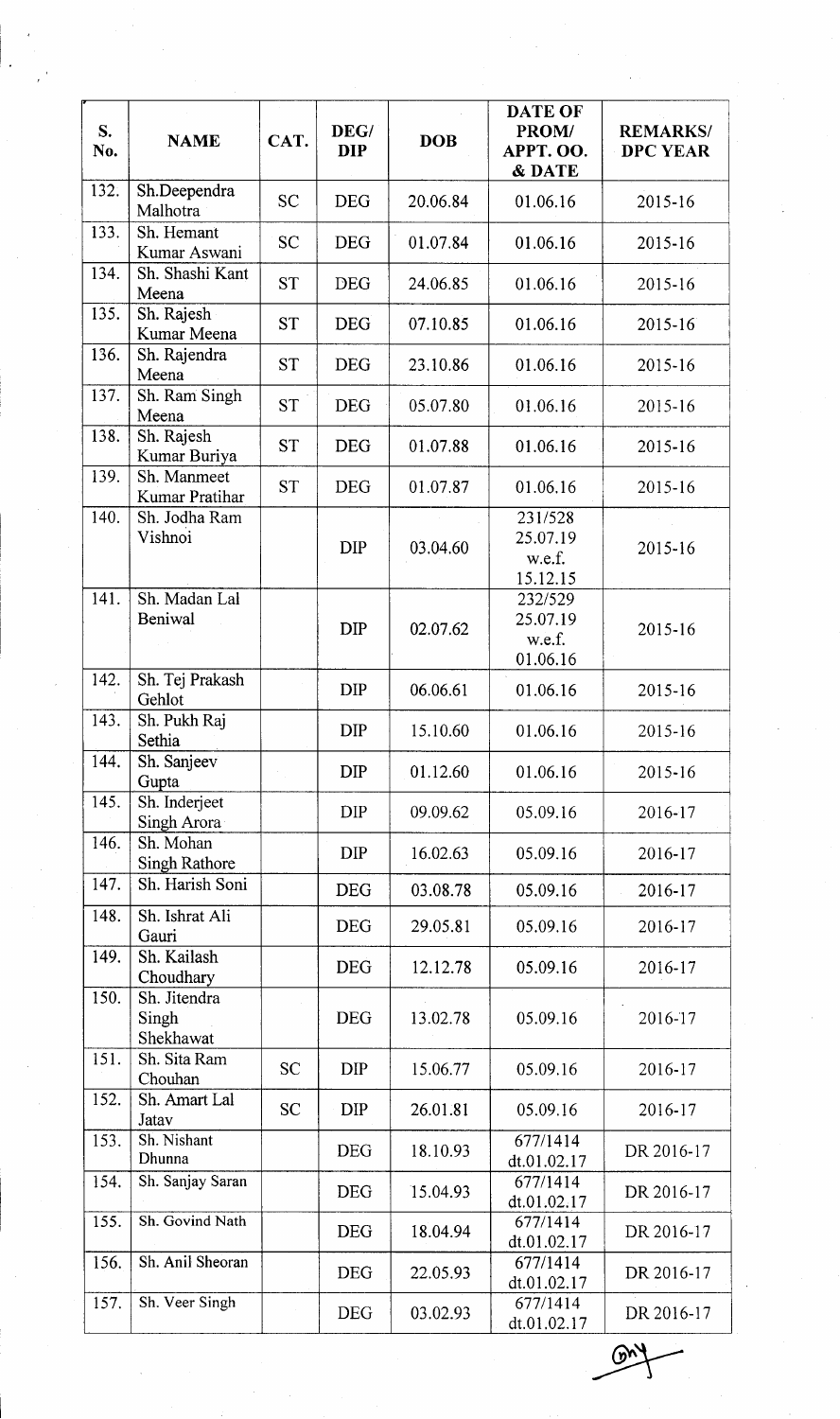|      |                         |           |            |            | <b>DATE OF</b>          |                 |
|------|-------------------------|-----------|------------|------------|-------------------------|-----------------|
| S.   |                         |           | DEG/       | <b>DOB</b> | PROM/                   | <b>REMARKS/</b> |
| No.  | <b>NAME</b>             | CAT.      | <b>DIP</b> |            | APPT. OO.               | <b>DPC YEAR</b> |
|      |                         |           |            |            | & DATE                  |                 |
| 158. | Sh. Bhajan Lal          |           | <b>DEG</b> | 23.08.93   | 677/1414                | DR 2016-17      |
|      | Matwala                 |           |            |            | dt.01.02.17             |                 |
| 159. | Sh. Rakesh              |           | <b>DEG</b> | 01.08.92   | 677/1414                | DR 2016-17      |
|      | Kumar                   |           |            |            | dt.01.02.17             |                 |
| 160. | Sh. Naveen              |           | <b>DEG</b> | 24.08.93   | 677/1414                | DR 2016-17      |
|      | Kumar Yadav             |           |            |            | dt.01.02.17<br>677/1414 |                 |
| 161. | Sh. Rajendra            |           | <b>DEG</b> | 21.012.91  | dt.01.02.17             | DR 2016-17      |
|      | Legha<br>Sh. Rahul      |           |            |            | 677/1414                |                 |
| 162. | Choudhary               |           | <b>DEG</b> | 09.10.92   | dt.01.02.17             | DR 2016-17      |
| 163. | Ms.Yogita               |           |            |            | 677/1414                |                 |
|      |                         |           | <b>DEG</b> | 15.06.92   | dt.01.02.17             | DR 2016-17      |
| 164. | Sh. Pushpender          |           |            |            | 677/1414                |                 |
|      | Singh                   | <b>SC</b> | <b>DEG</b> | 03.09.89   | dt.01.02.17             | DR 2016-17      |
| 165. | Sh. Mukesh              |           |            | 21.010.92  | 677/1414                | DR 2016-17      |
|      | Kumar Dewra             | <b>SC</b> | <b>DEG</b> |            | dt.01.02.17             |                 |
| 166. | Ms. Rekha               |           | <b>DEG</b> | 25.05.89   | 677/1414                | DR 2016-17      |
|      | Choudhary               |           |            |            | dt.01.02.17             |                 |
| 167. | Ms. Jyoti Panwar        |           |            | 27.07.92   | 677/1414                | DR 2016-17      |
|      |                         |           | <b>DEG</b> |            | dt.01.02.17             |                 |
| 168. | Ms. Anuradha            |           |            |            | 677/1414                |                 |
|      | Ujjwal                  |           | <b>DEG</b> | 12.09.83   | dt.01.02.17             | DR 2016-17      |
| 169. | Sh. Deepak              |           |            |            | 677/1414                |                 |
|      | Mourya                  | SĊ        | <b>DEG</b> | 03.09.93   | dt.01.02.17             | DR 2016-17      |
|      |                         |           |            |            |                         |                 |
| 170. | Sh. Arun                | <b>ST</b> | <b>DEG</b> | 16.10.92   | 677/1414<br>dt.01.02.17 | DR 2016-17      |
|      |                         |           |            |            | 677/1414                |                 |
| 171. | Sh. Love Kumar<br>Meena | <b>ST</b> | <b>DEG</b> | 12.04.90   | dt.01.02.17             | DR 2016-17      |
|      |                         |           |            |            |                         |                 |
| 172. | Sh. Naresh<br>Kumar     |           | <b>DEG</b> | 06.06.93   | 677/1414                | DR 2016-17      |
|      |                         |           |            |            | dt.01.02.17             |                 |
| 173. | Sh. Virendra            |           | <b>DEG</b> | 29.12.80   | 01.09.17                | 2017-18         |
|      | <b>Singh Panwar</b>     |           |            |            |                         |                 |
| 174. | Sh. Anil Kumar          |           | <b>DEG</b> | 12.11.82   | 01.09.17                | 2017-18         |
| 175. | Sh.Ramsukh              |           | <b>DEG</b> | 11.06.79   | 01.09.17                | 2017-18         |
|      | Dudi                    |           |            |            |                         |                 |
| 176. | Sh. Dilip               |           | <b>DEG</b> | 18.02.81   | 01.09.17                | 2017-18         |
|      | Kumar Sharma            |           |            |            | 525/1143                |                 |
| 177. | Sh. Surendra            |           |            |            | 20.12.19                |                 |
|      | Senwar                  |           | <b>DEG</b> | 05.08.79   | w.e.f.                  | 2017-18         |
|      |                         |           |            |            | 01.09.17                |                 |
| 178. | Sh. Parveen             |           |            |            |                         | 2017-18         |
|      | Parihar                 |           | <b>DEG</b> | 11.10.77   | 01.09.17                |                 |
| 179. | Sh. Mahesh              |           |            | 12.03.78   | 01.09.17                | 2017-18         |
|      | Kumar Nagar             |           | <b>DEG</b> |            |                         |                 |
| 180. | Sh. Gajendra            |           | <b>DEG</b> | 09.01.81   | 01.09.17                | 2017-18         |
|      | Devra                   |           |            |            |                         |                 |
| 181. | Sh. Purushottam         |           |            |            | 02.01.19<br>w.e.f.      | $2017 - 18$     |
|      | Nagar                   |           | <b>DEG</b> | 09.10.80   | 01.09.17                |                 |
|      | Sh.Dinesh Soni          |           |            |            |                         | 2017-18         |
| 182. |                         |           | <b>DEG</b> | 01.07.77   | 01.09.17                |                 |
| 183. | Sh. Devendra            |           | <b>DEG</b> | 01.07.75   | 01.09.17                | 2017-18         |
|      | Vyas                    |           |            |            |                         |                 |

 $\overline{A}$ 

**094**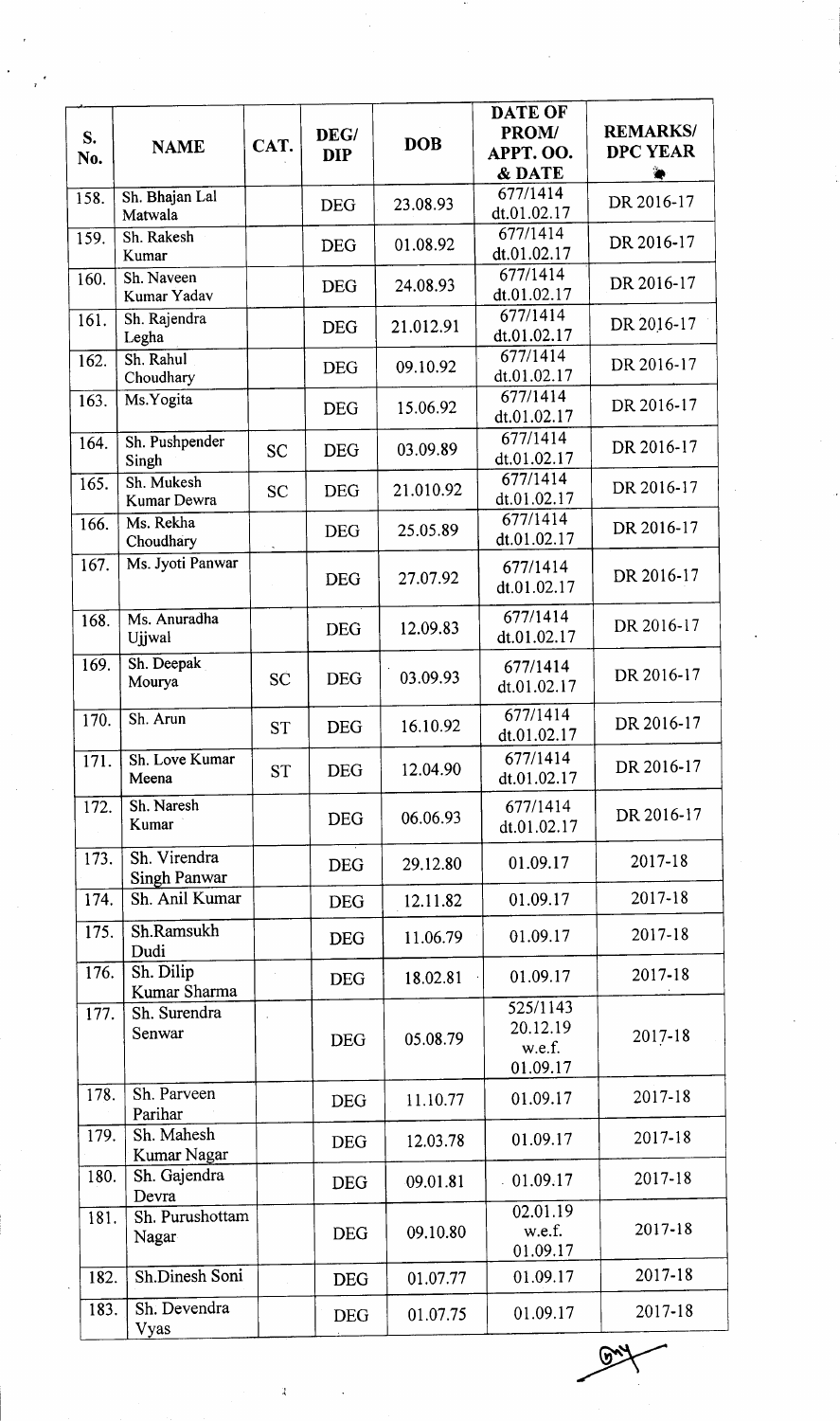|              | S.<br><b>NAME</b><br>No.                               |     | CAT.       | DEG/<br><b>DIP</b> | <b>DOB</b> | DATE OF<br>PROM/<br>APPT. OO.<br>& DATE    | <b>REMARKS/</b><br><b>DPC YEAR</b> |
|--------------|--------------------------------------------------------|-----|------------|--------------------|------------|--------------------------------------------|------------------------------------|
|              | 184.<br>Sh. Chandra<br>Shekhar Ojha                    |     |            | <b>DEG</b>         | 05.07.84   | 01.09.17                                   | 2017-18                            |
|              | 185.<br>Sh. Hanuman<br>Singh Jhakar                    |     |            | <b>DIP</b>         | 10.02.63   | 01.09.17                                   | 2017-18                            |
|              | 186.<br>Sh. Jitendra K.<br>Chawala                     |     |            | <b>DIP</b>         | 14.11.65.  | 01.09.17                                   | 2017-18                            |
|              | 187.<br>Sh. Duli Chand<br>Beniwal                      |     |            | <b>DIP</b>         | 15.07.60   | 01.09.17                                   | 2017-18                            |
|              | 188.<br>Sh.Manga Ram<br>Choudhary                      |     |            | DIP-               | 04.04.66   | 01.09.17                                   | 2017-18                            |
|              | 189.<br>Sh. Sayar Ram<br>Vishnoi                       |     |            | <b>DIP</b>         | 12.06.62   | 01.09.17                                   | 2017-18                            |
|              | 190.<br>Sh. Bhoma Ram<br>Choudhary                     |     |            | <b>DIP</b>         | 24.05.63   | 01.09.17                                   | 2017-18                            |
|              | 191.<br>Sh. Sushil<br>Kumar Verma                      |     | <b>SC</b>  | <b>DIP</b>         | 01.07.76   | 01.09.17                                   | 2017-18                            |
|              | 192.<br>Sh.Chhagan Lal<br>Meena                        |     | <b>ST</b>  | <b>DIP</b>         | 20.04.80   | 01.09.17                                   | 2017-18                            |
|              | 193.<br>Sh. Mukesh<br>Kumar Meena                      |     | <b>ST</b>  | <b>DIP</b>         | 22.06.76   | 01.09.17                                   | 2017-18                            |
|              | 194.<br>Sh. Amit Roat                                  |     | <b>ST</b>  | <b>DIP</b>         | 01.02.76   | 01.09.17                                   | 2017-18                            |
| 195.         | Sh. Inderjeet<br>Meena                                 |     | <b>ST</b>  | <b>DIP</b>         | 14.03.78   | 01.09.17                                   | 2017-18                            |
| 196.<br>197. | Sh. Ramesh<br>Kumar                                    |     |            | <b>DEG</b>         | 15.09.91   | $17/21$ dt.<br>06.04.17                    | DR 2016-17                         |
| 198.         | Sh. Shashi Kant<br>Kulharia                            |     |            | <b>DEG</b>         | 02.01.94   | 224/383 dt.<br>13.06.2017                  | DR 2016-17                         |
|              | Sh. Vikram<br>Gurjar                                   |     | <b>SBC</b> | <b>DEG</b>         | 17.12.92   | 224/383 dt.<br>13.06.2017                  | DR 2016-17                         |
| 199.<br>200. | Sh. Gaurav<br>Goswami                                  |     | <b>GEN</b> | <b>DEG</b>         | 08.02.83   | 343/646<br>29.08.18                        | 2018-19                            |
| 201.         | Sh. Sanjeev K.<br><b>Bansal</b>                        |     | <b>GEN</b> | <b>DEG</b>         | 10.09.78   | 343/646<br>29.08.18                        | 2018-19                            |
| 202.         | Sh. Sandeep<br>Tater                                   |     | <b>GEN</b> | <b>DEG</b>         | 16.08.81   | 343/646<br>29.08.18                        | 2018-19                            |
| 203.         | Sh. Bhupendra<br>Singh<br>Rajpurohit<br>Sh. Om Prakash |     | <b>GEN</b> | <b>DEG</b>         | 16.04.84   | 343/646<br>29.08.18                        | 2018-19                            |
| 204.         | Sh. Naveen                                             |     | <b>OBC</b> | <b>DEG</b>         | 31.07.83   | 343/646<br>29.08.18                        | 2018-19                            |
| 205.         | Kumar                                                  |     | OBC        | <b>DEG</b>         | 04.07.80   | 343/646<br>29.08.18                        | 2018-19                            |
|              | Sh. Rajesh<br>Kumar Soni                               |     | <b>OBC</b> | <b>DEG</b>         | 03.03.83   | 343/646<br>29.08.18                        | 2018-19                            |
| 206.         | Sh. Harsh<br>Vaishnav                                  | OBC |            | <b>DEG</b>         | 11.08.82   | 343/646<br>29.08.18                        | 2018-19                            |
| 207.         | Smt. Madan<br>Kanwar Ashwat                            | OBC |            | <b>DEG</b>         | 04.04.82   | 518/1111<br>11.12.19<br>w.e.f.<br>29.08.18 | 2018-19                            |

I :,

 $\overline{\mathcal{O}'}$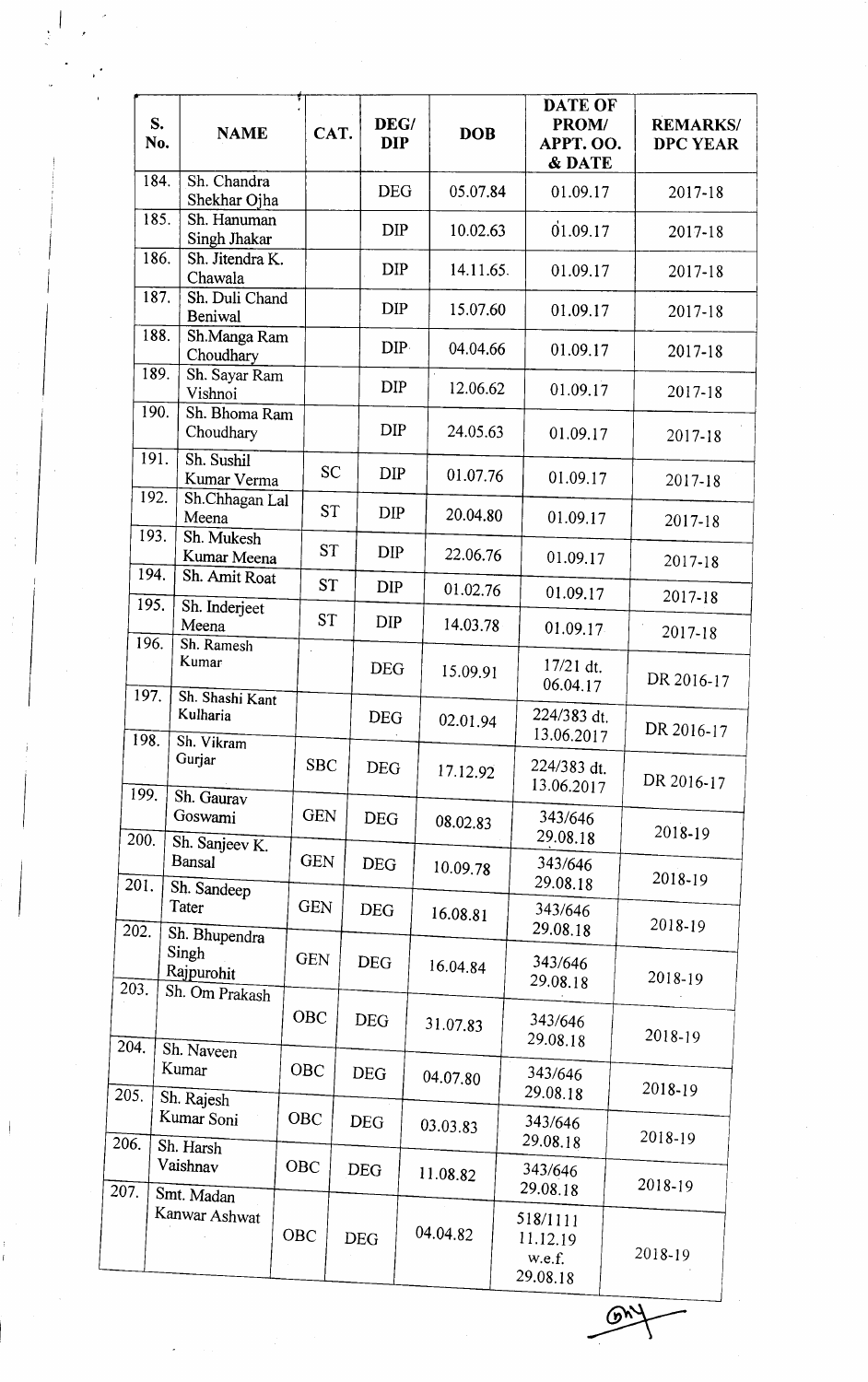| S.<br>No. | <b>NAME</b>                | CAT.       | DEG/<br><b>DIP</b> | <b>DOB</b> | <b>DATE OF</b><br>PROM/<br>APPT. OO.<br><b>&amp; DATE</b> | <b>REMARKS/</b><br><b>DPC YEAR</b> |
|-----------|----------------------------|------------|--------------------|------------|-----------------------------------------------------------|------------------------------------|
| 208.      | Smt. Priyanka<br>Choudhary | OBC        | <b>DEG</b>         | 15.09.82   | 343/646<br>29.08.18                                       | 2018-19                            |
| 209.      | Smt. Kalpana<br>Acharya    | OBC        | <b>DEG</b>         | 12.12.84   | 343/646<br>29.08.18                                       | 2018-19                            |
| 210.      | Smt. Shweta<br>Thanvi      | <b>GEN</b> | <b>DEG</b>         | 13.02.83   | 343/646<br>29.08.18                                       | 2018-19                            |
| 211.      | Smt. Sarika<br>Yadav       | <b>GEN</b> | <b>DEG</b>         | 25.06.80   | 675/1125<br>02.01.19                                      | 2018-19<br>w.e.f 29.08.18          |
| 212.      | Sh. Shiv Kumar<br>Pathak   | <b>GEN</b> | <b>DEG</b>         | 02.09.77   | 343/646<br>29.08.18                                       | 2018-19                            |
| 213.      | Sh. Dinesh<br>Kumar Yadav  | <b>GEN</b> | <b>DEG</b>         | 28.08.83   | 676/1126<br>02.01.19                                      | 2018-19<br>w.e.f 29.08.18          |
| 214.      | Sh. Bhupendra<br>Lavaniya  | <b>GEN</b> | <b>DEG</b>         | 07.06.82   | 343/646<br>29.08.18                                       | 2018-19                            |
| 215.      | Sh. Mukesh<br>Satyani      | <b>GEN</b> | <b>DEG</b>         | 01.07.81   | 343/646<br>29.08.18                                       | 2018-19                            |
| 216.      | Ms. Preeti<br>Goyal        | <b>SC</b>  | <b>DEG</b>         | 14.04.85   | 343/646<br>29.08.18                                       | 2018-19                            |
| 217.      | Sh. Narendra<br>Songara    | <b>SC</b>  | <b>DEG</b>         | 22.08.85   | 532/832<br>05.10.18                                       | 2018-19<br>w.e.f 29.08.18          |
| 218.      | Sh. Saroj<br>Kumari        | SC.        | <b>DEG</b>         | 14.06.87   | 343/646<br>29.08.18                                       | 2018-19                            |
| 219.      | Sh. Manish<br>Rodiwal      | <b>SC</b>  | DEG :              | 29.11.81   | 521/1123<br>16.12.19                                      | 2018-19                            |
| 220.      | Sh. Mithilesh<br>Kumar     | <b>SC</b>  | <b>DEG</b>         | 06.08.86   | 343/646<br>29.08.18                                       | 2018-19                            |
| 221.      | Sh. Shivkesh<br>Jareda     | <b>ST</b>  | <b>DEG</b>         | 05.07.88   | 343/646<br>29.08.18                                       | 2018-19                            |
| 222.      | Sh. Amit Karol             | <b>ST</b>  | <b>DEG</b>         | 15.05.85   | 535/835<br>05.10.18                                       | 2018-19                            |
| 223.      | Sh. Ashok<br>Kumar Meena   | <b>ST</b>  | <b>DEG</b>         | 02.07.89   | 343/646<br>29.08.18                                       | 2018-19                            |
| 224.      | Sh. Ram Avtar<br>Meena     | <b>ST</b>  | <b>DEG</b>         | 16.12.87   | 343/646<br>29.08.18                                       | 2018-19                            |
| 225.      | Sh. Raj Kumar<br>Meena     | <b>ST</b>  | <b>DEG</b>         | 06.07.88   | 343/646<br>29.08.18                                       | 2018-19                            |
| 226.      | Sh. Nawal<br>Kishor Meena  | <b>ST</b>  | <b>DEG</b>         | 01.07.86   | 343/646<br>29.08.18                                       | 2018-19                            |
| 227.      | Sh. Narsi Lal<br>Meena     | <b>ST</b>  | <b>DEG</b>         | 15.07.87   | 531/831<br>05.10.18                                       | 2018-19<br>w.e.f 29.08.18          |
| 228.      | Sh. Ajay Kumar<br>Jain     |            | <b>DIP</b>         | 07.11.68   | 343/646<br>29.08.18                                       | 2018-19                            |

 $\mathbb{R}$